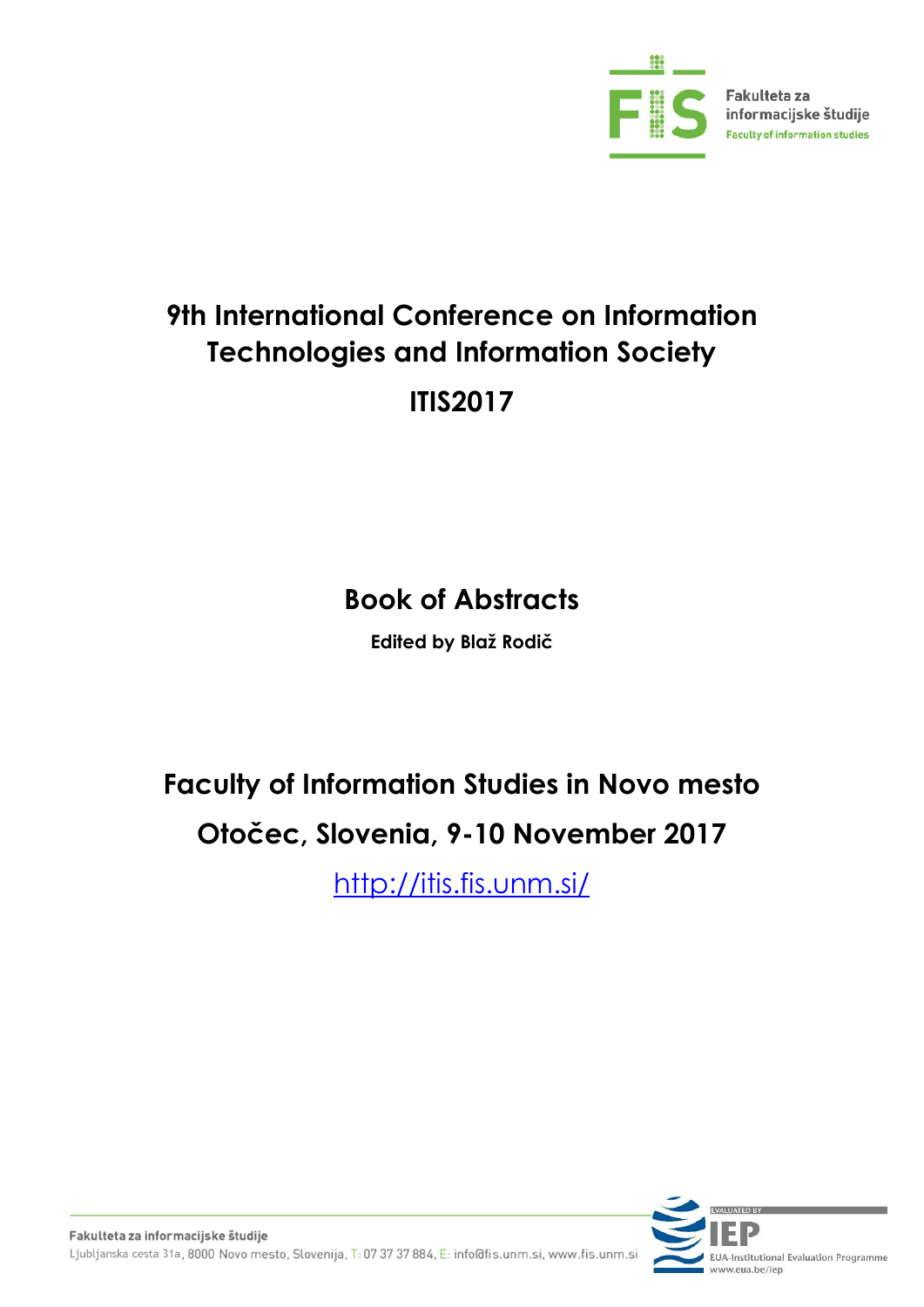

#### **CONFERENCE ORGANIZATION**

#### **ORGANIZING COMMITTEE**

Zoran Levnajić, Biljana Mileva Boshkoska, Borut Rončević, Ana Čefarin, Marjeta Grahek, Jernej Gabrič, Maja Zorčič

#### **PROGRAM COMMITTEE (Paper referees)**

Franjo Cecelja, University of Surrey, UK Ludo Waltman, University of Leiden, The Netherlands Jelena Grujić, Free University Brussels, Belgium Markus Abel, Potsdam University, Germany Roger Guimera, Rovira i Virgili University, Tarragona, Spain Andrea Guazzini, University of Florence, Italy Daniele Vilone, University of Florence, Italy Davide Rossi, University of Bologna, Italy Antonina Dattolo, University of Udine, Italy Marija Mitrović Dankulov, Institute of Physics, Serbia Srđan Škrbić, University of Novi Sad, Serbia Olivera Grljević, University of Novi Sad, Serbia Leo Mršič, IN2data, Zagreb, Croatia Miroslav Bača, University of Zagreb, Croatia Markus Schatten, University of Zagreb, Croatia Zvonko Kostanjčar, University of Zagreb, Croatia Petra Grd, University of Zagreb, Croatia Sanda Martinčić-Ipšić, University of Rijeka, Croatia Igor Mozetič, Jožef Stefan Institute, Slovenia Bernard Ženko, Jožef Stefan Institute, Slovenia Panče Panov, Jožef Stefan Institute, Slovenia Marko Bohanec, Jožef Stefan Institute, Slovenia Vladimir Batagelj, University of Ljubljana, Slovenia Lovro Šubelj, University of Ljubljana, Slovenia Ljupčo Todorovski, University of Ljubljana, Slovenia Anuška Ferligoj, University of Ljubljana, Slovenia Matjaž Perc, University of Maribor, Slovenia Igor Bernik, University of Maribor, Slovenia Blaž Markelj, University of Maribor, Slovenia Marjan Heričko, University of Maribor, Slovenia

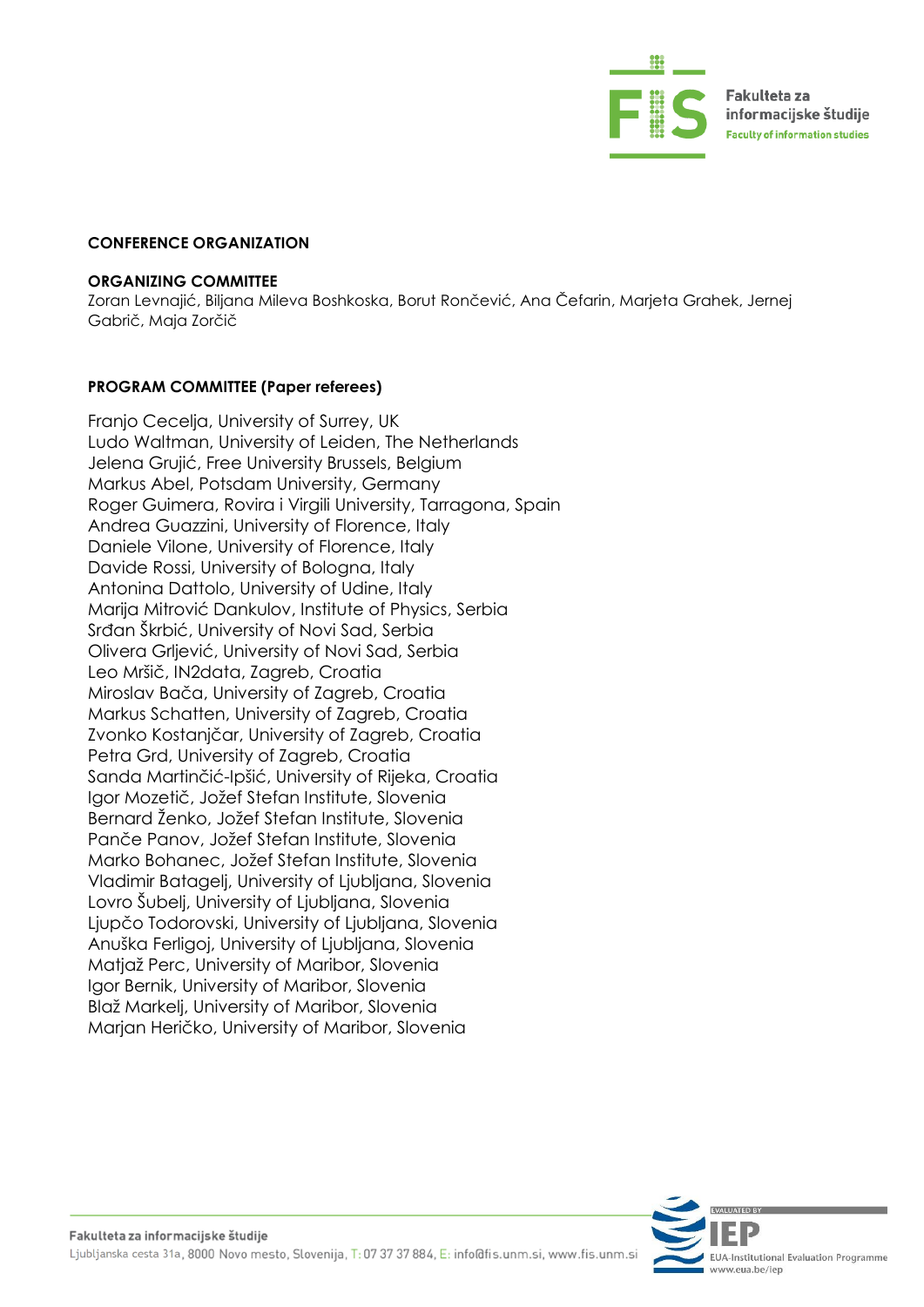

Fakulteta za informacijske študije **Faculty of information studies** 

## **ABSTRACTS**

#### **(in order of the conference programme schedule)**

**Keynote. Bill O'Gorman: Progressing the EU Digital Agenda in regions: A collaborative engagement engagement between industry, government and higher education in regions — the eDIGIREGION story**

 Abstract: Implementing the EU Digital Agenda in regions is not possible without the cooperative and collaborative engagement of relevant regional stakeholders in the process. This presentation brings the audience through the eDIGIREGION stakeholder engagement process and explains how to design and implement stakeholder collaborative processes in order to develop region specific Join Action Plans (JAPs). The presentation also describes how to create and develop an interregional JAP (iJAP). The presentation concludes with articulating five iActions currently being implemented by four diverse collaborative European regions as part of their iJAP.

### **Yantsislav Yanakiev: Introduction of HPC Technologies in Bulgaria: Challenges and Responses**

- Abstract: The introduction of HPC in Bulgaria is marked by a contradiction. The level of technological development, type of ownership and work organization in most private companies of the local automotive and electronic industry don't require the introduction and regular use of HPC. However, due to administrative efforts to keep the pace of national economic development with trends in the global technological innovations and to fulfill directives in the EU several academic R&D centers in the country are relatively well equipped with advanced computers. In the centers there is also competent personnel trained to use the highly productive information processing hardware by applying a variety of sophisticated software programmes. The view that the competitiveness of the national economy suffers very much by this disparity is shared by all experts. How to overcome it in order to enhance the productivity and to offer high quality jobs for the well-educated young people who continue leaving the country? In the framework of the Interreg Project ..High-performance Computing for Effective Innovation in the Danube Region" (InnoHPC) REGLO has collected large information on the topic and suggested several strategies for managing the critical situation.
- Keywords: HPC, InnoHPC project, Bulgaria

## **Doinita Ulinici: High-Performance Computing in the Republic of Moldova. Challenges and Strengths**

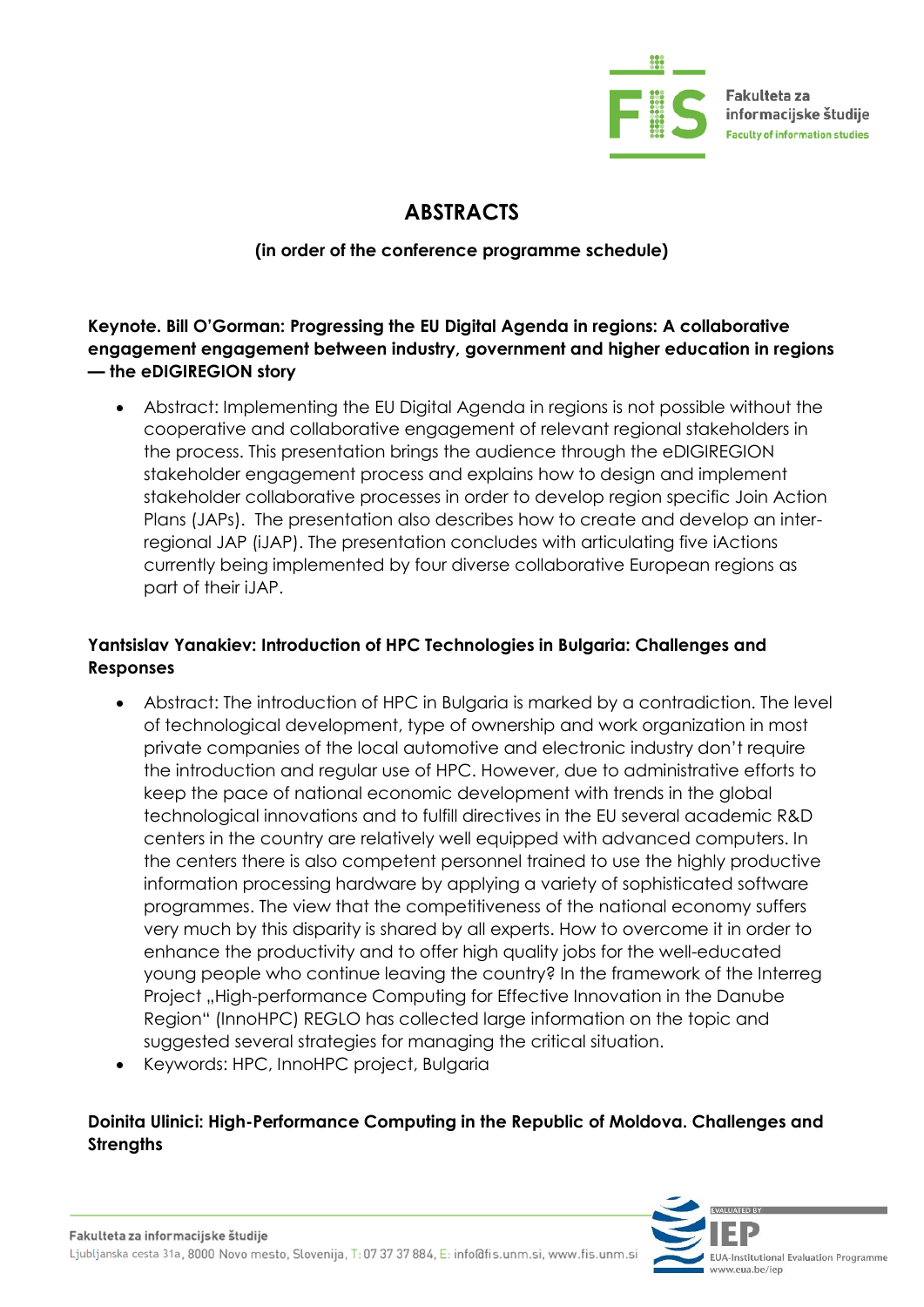

- Abstract: The increasing need to have access, process and visualize exceedingly large amounts of data enabled, according to RENAM, the transition of the traditional science towards e-Science. This process cannot be managed without modern computing instruments. For providing IT services to research community, the European Commission has funded the creation of specialized e-Infrastructures through a number of targeted initiatives. However, the Eastern Europe, including Moldova, are still less developed comparing to Western Europe countries in terms of existing HPC resources.
- Keywords: Computing, Moldova, Innovation, Research

#### **Urška Fric, Nadja Damij, Borut Rončević and Zoran Levnajić: The evolutionary model – transformation from linear to complex industrial symbiosis networks**

- Abstract: Although the concept of circular economy has recently found its way into research, policy- making and public debate – thus becoming a modern hype stimulated by its perceived economic and environmental benefits – the lack of well developed theoretical concepts and empirical evidence has resulted in generalizations and less-than- optimal one-size- fits-all approach. To systematize the concept, we have put together an evolutionary model of circular economy through examining the exchange of waste material, water and energy between companies and other stakeholders. In this model, development of circular economy is described as an evolution from an economy dominated by small linear networks (chains) with no feedback loops into an economy characterized by complex industrial symbiosis networks with intricate topologies and numerous feedback loops. The model is based on complex social systems theory and grounded in empirical analysis of five existing industrial symbiosis networks from different European countries, namely Finland, Denmark, Austria, Slovenia and Croatia. Employing a series of unstructured interviews and documentary analysis of waste material flows, each network has been graphically visualized by identifying local networks and adopting business process analysis tools. Using standard network analysis we are able to propose a typology of industrial symbiosis networks, including specific network characteristics for each type. At the same time, we develop both conceptualization and empirical diagnostic tools in support of future research and policy- making.
- Keywords: circular economy, industrial symbiosis, stakeholders, evolutionary model

#### **Biljana Mileva Boshkoska, Erika Džajić Uršič and Borut Rončević: Modelling and development of industrial symbiosis networks in a regional industrial areas with DEXi**

 Abstract: Resource sharing among co-located firms is referenced in the industrial ecology literature as "industrial symbiosis". Industrial symbiosis engages traditionally separate industries in a collective approach to business and environmental management involving the physical exchanges of materials, energy, water, and byproducts. In this study we create an evaluation model for already existing IS so

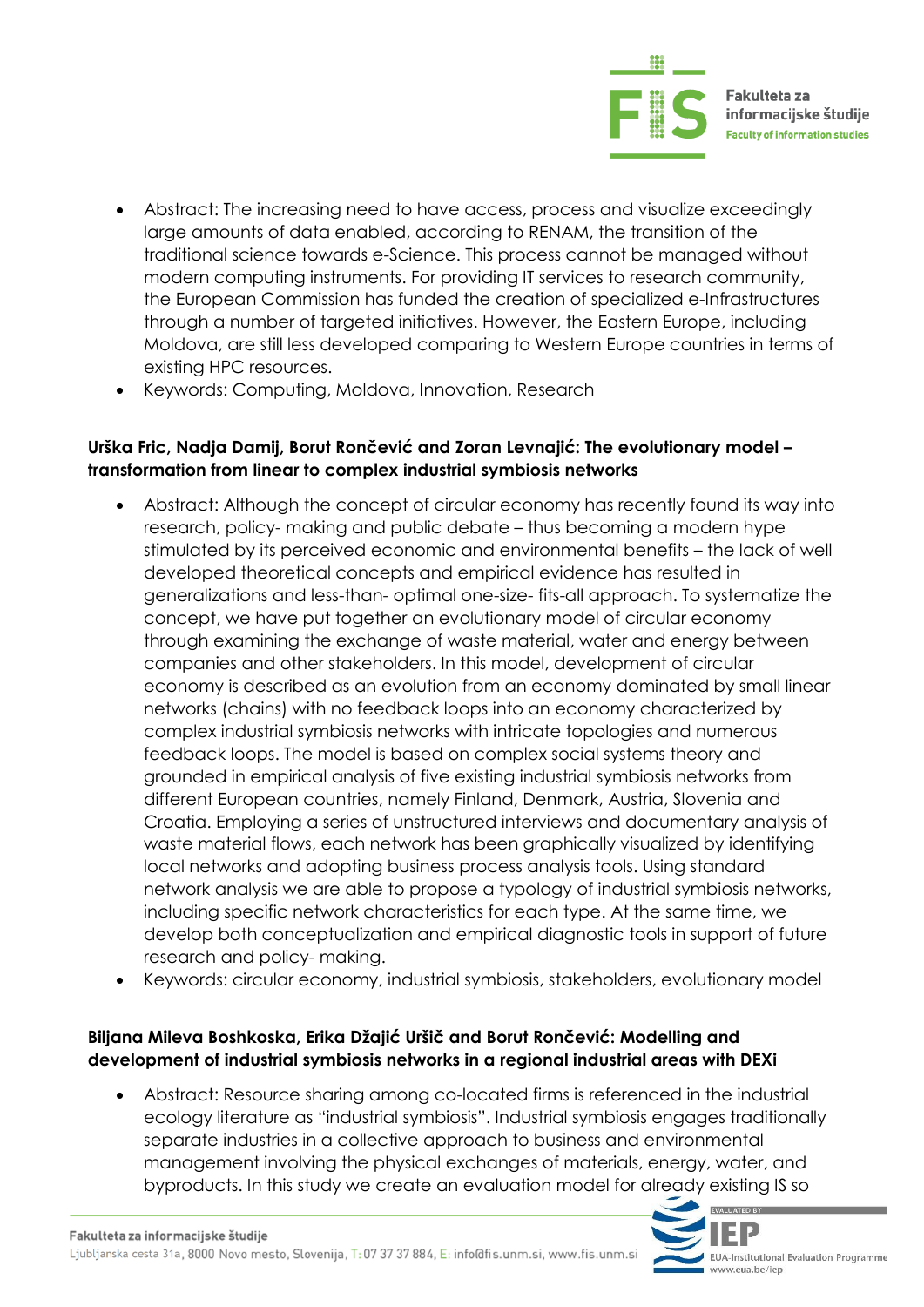

that we understand the regional criteria that influence on development of a regional ISN. We present a qualitative hierarchical multi-attribute decision support model for evaluation of appropriateness of industrial symbiosis networking (ISNs) based on DEX methodology. Such a model has many advantages like comprehensibility, analysis and synthesis of interactions between actors and in this case structure. We have studied a benchmark of seven IS examples, two of which are used to build a qualitative multi-criteria decision model for evaluation of the development of ISN model. The model is then used to evaluate five other IS cases. The results show that only mixtures of all three spheres, the economic, environmental and social, are rational and reliable in the context of ISNs and are needed to build a new regional ISN.

Keywords: Industrial symbiosis, DEX, evaluation

#### Poster session 1. Nikolai Genov: REGLO as an Actor in the Interreg Project "High**performance Computing for Effective Innovation in the Danube Region")**

- Abstract: The first task REGLO had to resolve in the local implementation of the InnoHPC Project was the collection and processing of detailed information about the current situation of HPC technologies in Bulgaria. The desktop study offered a rather controversial picture. Academic institutions are able to provide companies with high quality HPC services. However, only few companies in the automotive and electronic industry make use of the offer. A focus group discussion with stakeholders organized by REGLO in April 2017 had to clarify the basic reasons for the incompatibility and develop ideas for overcoming it. The Workshop organized in September 2017 had the task of critical discussion by experts on the diagnosis of the situation and the series of suggestion for organizational change developed by REGLO. The outcome was a more detailed picture of the strength and weaknesses of the introduction of HPC in the country. The contacts of REGLO with HCP services providers and clients continue in order to make the suggestions for reducing and potentially overcoming the disconnection between the two sides of the process better adjusted to the real needs and opportunities.
- Keywords: HPC, InnoHPC, REGLO

#### **Keynote. Nadja Damij: Toward intellectual property rights management**

 Abstract: Maximizing the value from innovation, in particular through Intellectual Property Rights (IPR), is a key element of Intellectual property rights (business process) management (IPRM). We take a "Robin Hood" approach, taking (learning) from the big companies to offer to smaller ones. The beauty of intangible assets is that through their use and knowledge sharing the bigger companies are not weakened as a consequence. The adopted interdisciplinary approach provides a conceptual framework and constructs for IPR management (IPRM), derived from practical and enriched by theoretical insights. This monograph builds upon case studies and interviews with key IP executives from major multinational

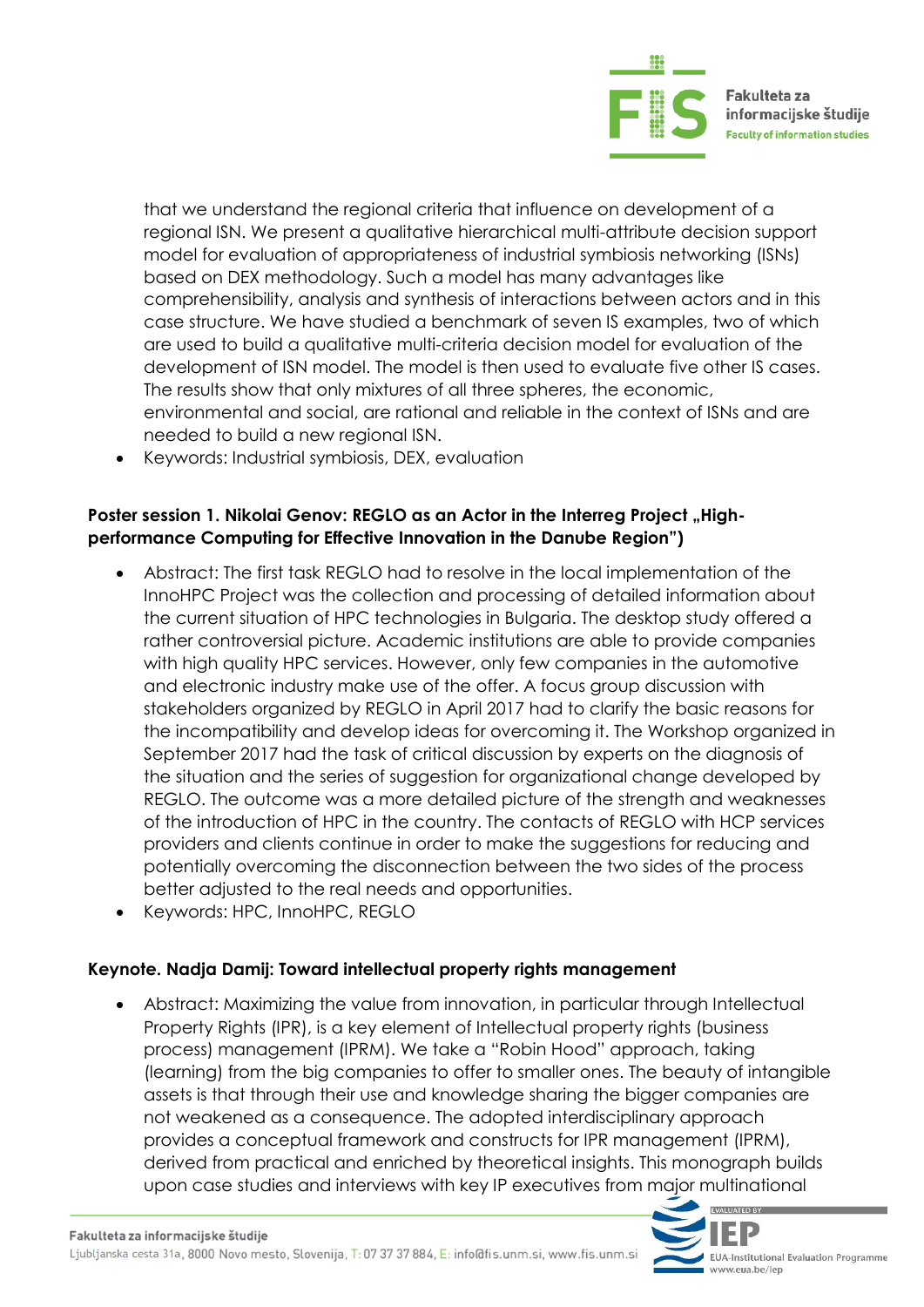

R&D investor firms.

### **Jernej Agrež, Borut Rončević, Nadja Damij: Disabled friendly Stand Up Paddling board development process**

- Abstract: In this paper we briefly present the development process of the disabled friendly Stand Up Paddling (SUP) board. We conducted a research that included studying existing functional solutions and running board testing sessions with disabled participants. Based on the insights we retrieved from the testing sessions, we designed a 3D e-model of the disabled friendly SUP board, followed by the production of full sized prototype. The methodology we used during the research consisted of field testing and recording the evaluation of participants` SUP experience with short questionnaire, decision tree analysis and business process modelling that we used to be able to highlight relevant dilemmas of choosing optimal SUP board characteristics during the design stage of the SUP board prototype. The overall results of this research and development case reveal us the bottom up process stages from idea to functional adjusted SUP board solution of our own design.
- Keywords: process model, decision tree, disabled friendly, prototype, SUP board

#### **Jana Suklan: Web-based support for preparation of project application – http://www.s4p.si**

 Abstract: In research, money that comes from projects is the main source of finance. Thus is important for the researchers to regular monitor important open calls and apply for grants. The analysis has shown that most project proposal are rejected because of the administrative failures. On the other hand, researchers are not only involved in their research which is complex in most of the cases, but also in the search for funds. To help them in unloading their daily work, we established a web-based application that support project applicants in the preparation of project proposals, by reducing the frequency of formal and main content errors in applications, focus on the content of applications, thus improving the efficiency and quality of project proposals and supports the preparation of project proposals, focused on project methodology and formal requirements of individual project call. Our aim is to draw attention to the available tenders and their formal constraints, reduces the time needed to analyse published calls, familiarize with the good practices of projects in EU programs and national tenders, which also provides support, supports the preparation of project proposals by reviewing appropriate project preparation methodologies, and at the same time and facilitates the preparation of a substantive part of project proposals. Key advantages of our application are advanced search for calls within the database, possible collaboration on the project, automatic control over content (through keyword evaluations) and technical structure - "automatic judge" solution, all the project

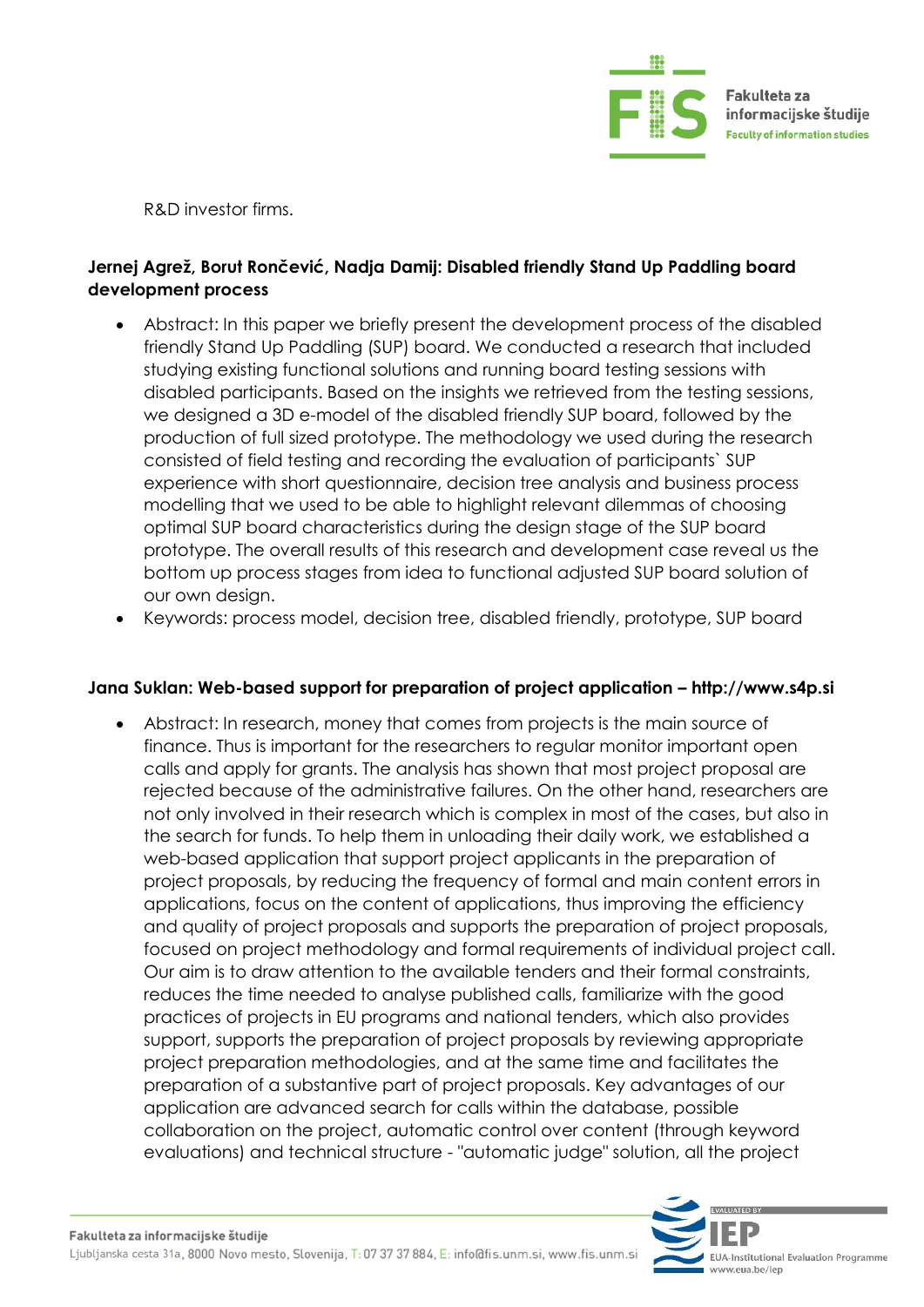

documentation available at one place that can be used as archive of good practices: overview of all past applications in one place.

 Keywords: project proposals, project calls, researchers, collaboration, web-based application

#### **Ana Hafner, Katarina Krapež: Technology transfer process – what is in it for the researcher?**

- Abstract: In July 2017, the Faculty of Information Studies (FIŠ) established the Technology and Knowledge Transfer Office (TTO) and joined the Slovenian Consortium of Public Research Organizations for Technology Transfer, coordinated by Jožef Stefan Institute. Doubtless, this is a great opportunity for FIŠ, but how does this affect individual researchers? What can an individual researcher gain by participating in the technology transfer process? Researchers need to be aware that only a publication of the research results - even though it brings esteem and benefits (such as additional research points) - is not a sufficient guarantee that the research results will be turned into tangible products and be commercialized. Generally, publicizing research results in respected journals means a transfer of copyright form researcher to the publisher, with the exception of journals with open access (and hybrid) business models. The purpose of the TTO is to push research results further: to help the researcher to envisage his/her work being successfully introduced to the market in a form of tangible products or services. TTO offices manage diverse intellectual property rights (patents, industrial designs, brands, etc.) to protect the research results and to introduce them to the business partners. This contribution will discuss successful cases and examples of good practices of the technology transfer from research institutions, with the focus on the researcher and his/her interests.
- Keywords: Technology Transfer, Innovation, Intellectual Property Rights, Licensing agreements, University Researchers

#### **Blaž Rodič, Galia Marinova and Ognyan Chikov: Multi-criteria Decision Modelling for Filter Design Tool Selection in Online-CADCOM Platform**

- Abstract: We present the development of a multi-criteria decision model for decision support in the telecommunications engineering software solution Online-CADCOM. The solution is to aid user in selecting a filter design tool based on specific selection criteria. The multi-criteria decision model will serve as the basis for the development of an expert system to be implemented in code and integrated in Online-CADCOM. The multi-criteria decision model is implemented as a Decision Matrix and combines set theory based option filtering with the MAUT method for option ranking.
- Keywords: multi-criteria decision analysis, decision matrix, filter design, telecommunications

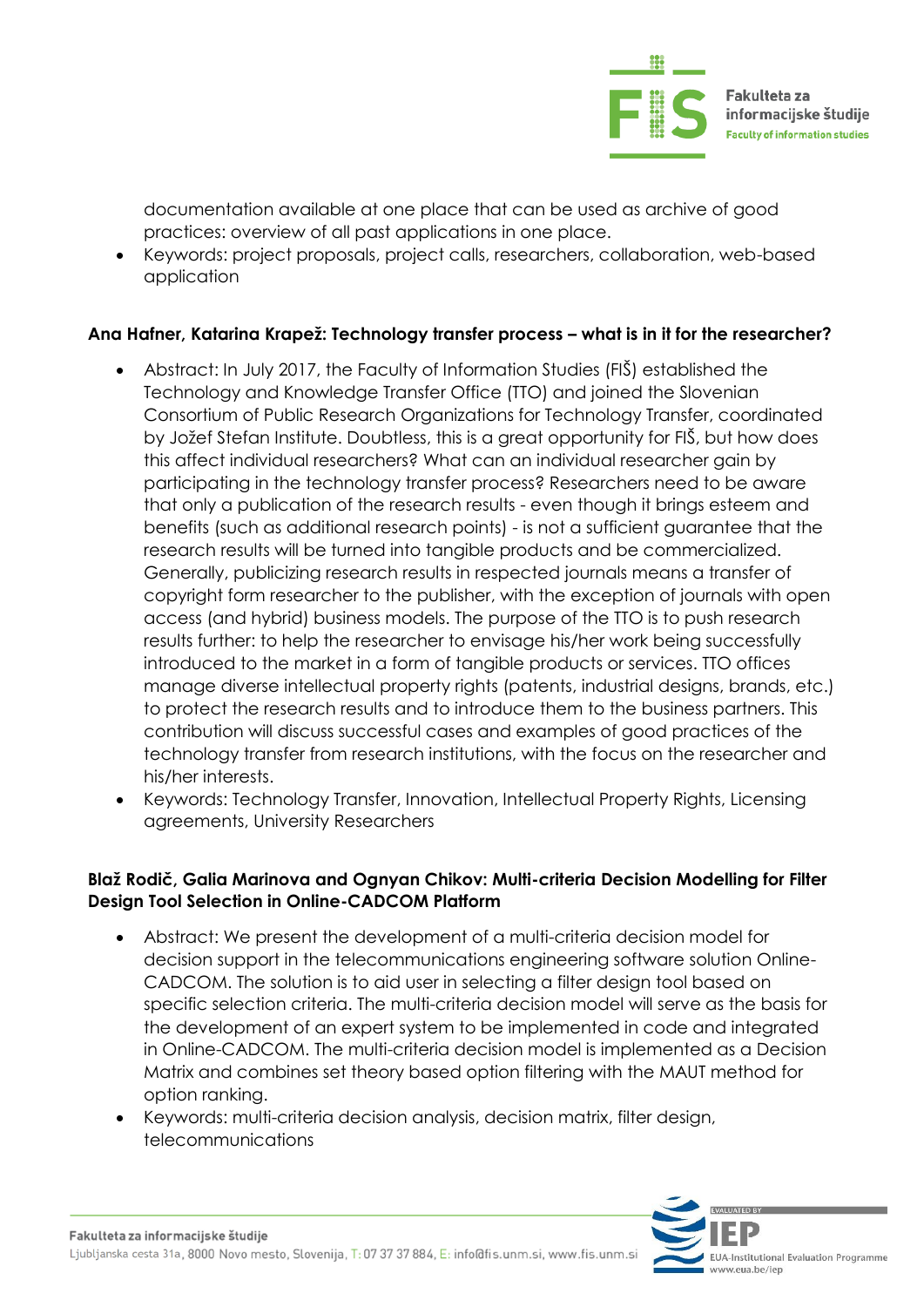

#### **Keynote. Tomaž Savšek: Evolution of the automotive industry through the digitalisation**

 Abstract: The speaker will present his understanding and views on topical area of digitalisation of industry and introduction of smart factories. He will start from the guidelines DigitAgenda 2016, which was prepared by the Strategic Council of Chamber of Commerce and Industry of Slovenia and from the objectives of Industry 4.0. He will present the role of digitization in the product development process and in the process of the development production process in advanced pre-development supplier in the automotive industry. He will conclude his presentation with some good practices and experiences gained in the process of business digitization and realization of smart factory concept through complete automation solutions for internal logistics.

#### **Keynote. Pavle Boškoski: Towards digital transformation: Implementation experience**

 Abstract: Digital transformation is a paradigm shift in the way how one company conducts daily operations. Implementation should result into significant increase of the company's potential. However, when performed partially or improperly, it can have disruptive negative effect. The focus of the talk is to present the lessons learned from implementation of particular steps of digital transformation at several local companies. The topics cover transformation of maintenance, quality control and business analytics segments of the production process. More importantly, the goal is to emphasize the obstacles during implementation that predominantly stem from inflexible personnel, availability of experts and integration of legacy systems. Finally, an overview of the implemented fully operational systems will be presented that were build in accordance to the principles of Industry 4.0.

#### **Daniel Hofman, Martin Žagar and Josip Knezović: 16K Video Transcoding on Heterogeneous Many-core Architectures**

 Abstract: With the rapid advance in the number of videos used on the Internet every day and the variety of end-user devices, transcoding has become the important part of the video processing. Video transcoding has been in use for several decades to transform video from one resolution to another. During this process, several approaches can be used where the original video is decoded partially or in full, resized and at the end encoded into a new resolution. In either way, partial or full decoders and encoders need to be implemented. The process of transcoding multimedia on many-core architectures demands high processing power and enough data bandwidth between processing elements. With the video resolutions going up to 4K, 8K, and even 16K, this demand transcends the limits of the current state of the art processors. To be able to transcode 16K multimedia in real time powerful novel architectures need to be used. Heterogenous architecture can enable better processing by using special hardware accelerators designed for

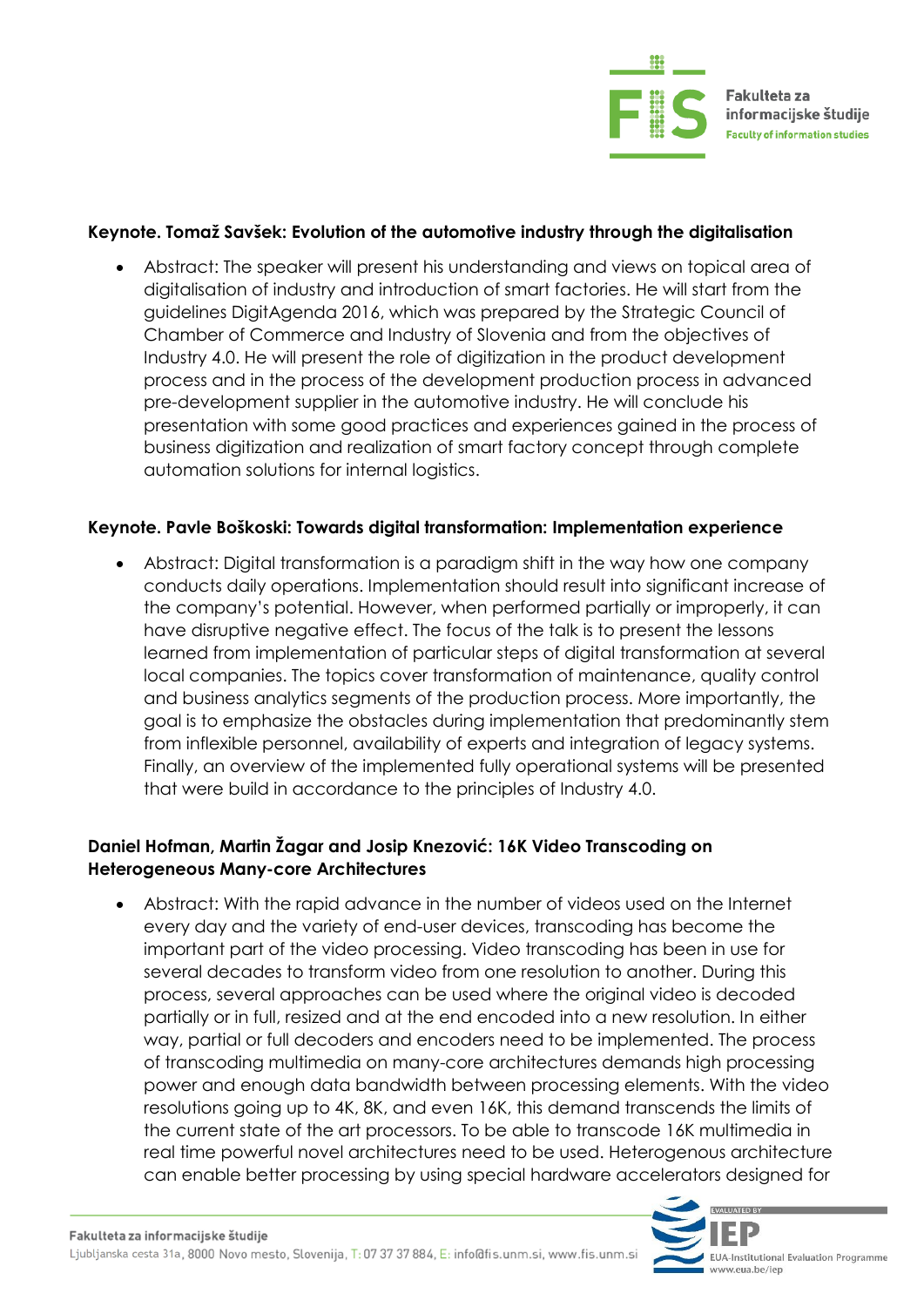

video processing in conjunction with standard general-purpose processing cores. Hardware accelerators provide extra processing power for lowering the transcoding time and ultimately achieving the real-time video coding and transcoding. Real-time video encoding is needed to be able to deliver real-time video to the end user and satisfy the quality-of-service prerequisite.

 Keywords: video, multimedia processing, transcoding, high-definition video, 16K, heterogeneous, many-core accelerators

#### **Lucija Lapuh: Theoretically about value chains and factories of the future**

- Abstract: Technological change influences global economy by fragmentation of production, cost access to resources (OECD, 2013) and dispersion of production. A theoretical overview of value chains and factories of the future is based on the author's postdoctoral research which tries to connect academia with industry and to have an impact on their digitalisation. The author will theoretically present the Global value chain (GVC) framework and the concept of the factory of the future. GVC framework describes the complex network relationships between firms that often span wide geographic areas. The development of information and communications technology has been an important driver in the emergence of GVCs. The central concern in GVC analysis is tracing where the value added is contributed and how its distribution can be explained (Gradin, 2016). For a new industrial revolution, which is called factory of the future, a complete automation and increased use of technology are the most important characteristics. At the end of the presentation the author will briefly present the next stage of this research questionnaires which will be conducted with small and medium size enterprises that are high performance computing (HPC) users or providers in the automotive and electronic industry being located in Central and Southeast Europe.
- Keywords: value chains, factory of the future, small and medium size enterprises, Central and Southeast Europe

#### **Ana Hafner, Dolores Modic: Patent databases as a source of information for social science researchers and a source of challenges for information scientists**

 Abstract: Patent databases are frequently the only source of information about some inventions and can be used for evaluating and forecasting technological trends. Patent documents usually contain bibliographic data (title of invention, applicant, inventor, patent attorney, date of filing, validity of patent, technical field, abstract), description of invention, drawings, patent claims and sometimes also a state-of-the-art search report. By analyzing Slovenian inventions in a field of automotive industry we will illustrate what inventions are currently the most promising (in this field and territory). However, the Slovenian database with approximately 300 published patents per year is relatively small and thus easy manageable. When dealing with world databases with over 100 million patent

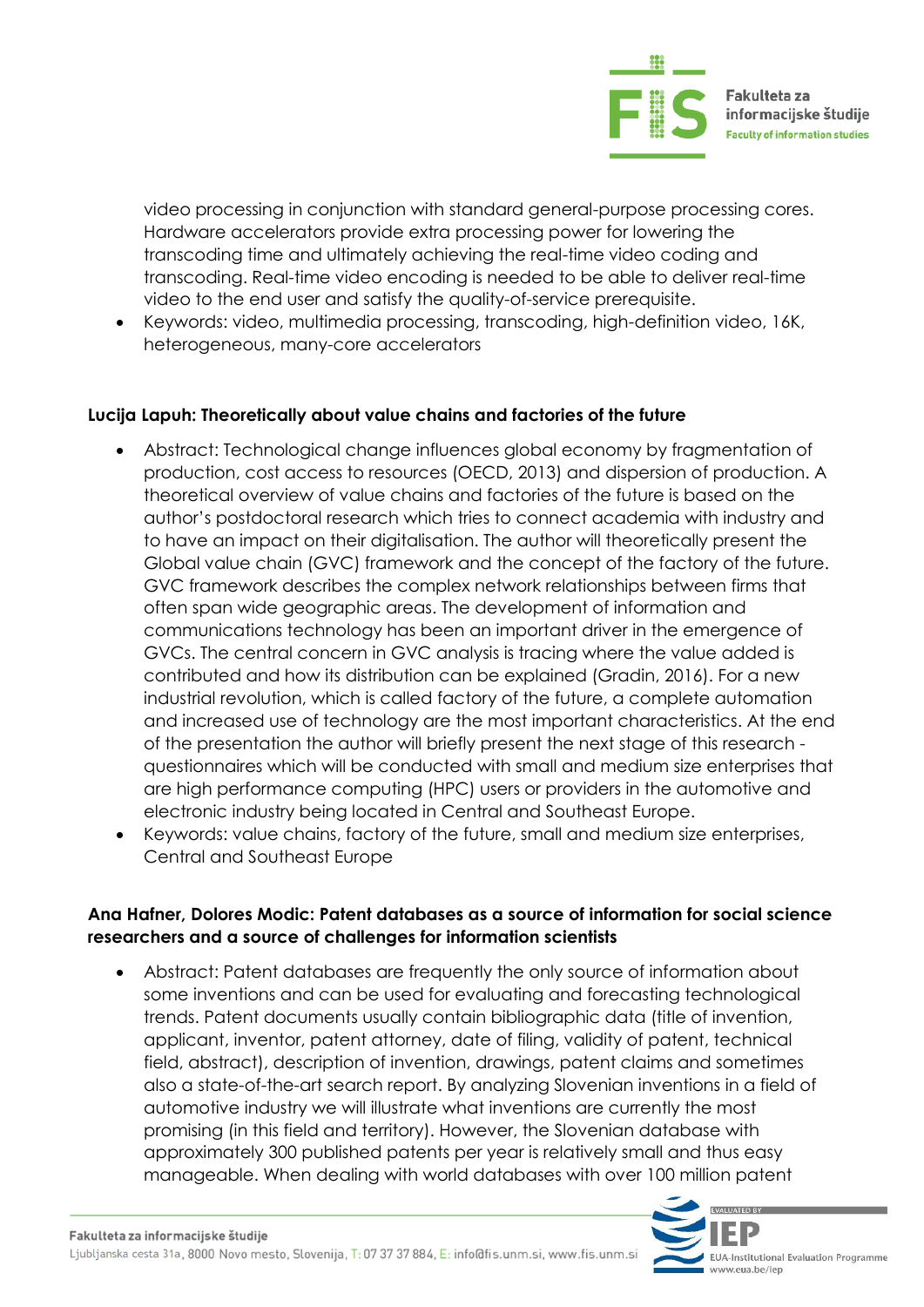

documents (especially China is facing exponential growth in number of patents in the last two decades) it has become increasingly hard for researchers (and patent examiners as well) to find what they are looking for. The last segment of the paper thus examines the biggest difficulties in prior art searching as well as in finding disruptive technologies and technology forecasting in this world of IPR big data. How to deal with multilingualism, errors that occur when images are "translated" into language by electronic scan process, different national patenting requirements and even intentional misleading from patent applicants when describing a technical solution, will be a future challenge for big data analysts. As well as how to distinguish valuable patents form majority of unworthy and invalid patents.

 Keywords: Patent databases, Big data, Slovenian database of granted patents, World patent databases, Automotive industry

#### Poster session 2. Nikolai Genov. REGLO as an Actor in the Interreg Project "High**performance Computing for Effective Innovation in the Danube Region")**

Abstract: See Poster session 1

#### **Keynote. Markus Abel: Machine learning for the control of complex systems**

 Abstract: Linear control strategies are simple and well-working ways to control the behaviour of simple dynamical systems. For systems with many degrees of freedom and complex behaviour such a simple approach may not work or is not applicable due to intrinsic dynamical properties of the systems. We developed an automatized way to control complex systems using machine learning methods. The main idea is to formulate the determination of the control law as an optimization problem. The optimization is found with respect to the objectives set, e.g. minimal energy, best fit, simplest law. As machine learning method we use a genetic programming based symbolic regression. A generic implementation is found at https://github.com/Ambrosys/glyph.

#### **Kristina Ban: Multilevel complex systems approaches to computational linguistics**

 Language is fundamental human characteristic. There are no other species with such complex and distinctive communication system. It enables us to express our thoughts, ideas and feelings to others, while giving us the ability to understand theirs. Language, articulated as speech, can be viewed as a sequence of words, which are composed of syllables as their fundamental building blocks. Also it can be viewed as a complex system, where syllable co-occurrence is used as a link between them. Network analysis provides methodologies that can reveal new patterns in a complex structure and can thus be applied to the study of language structures. We construct the datasets of syllabified lexicons for 10 languages

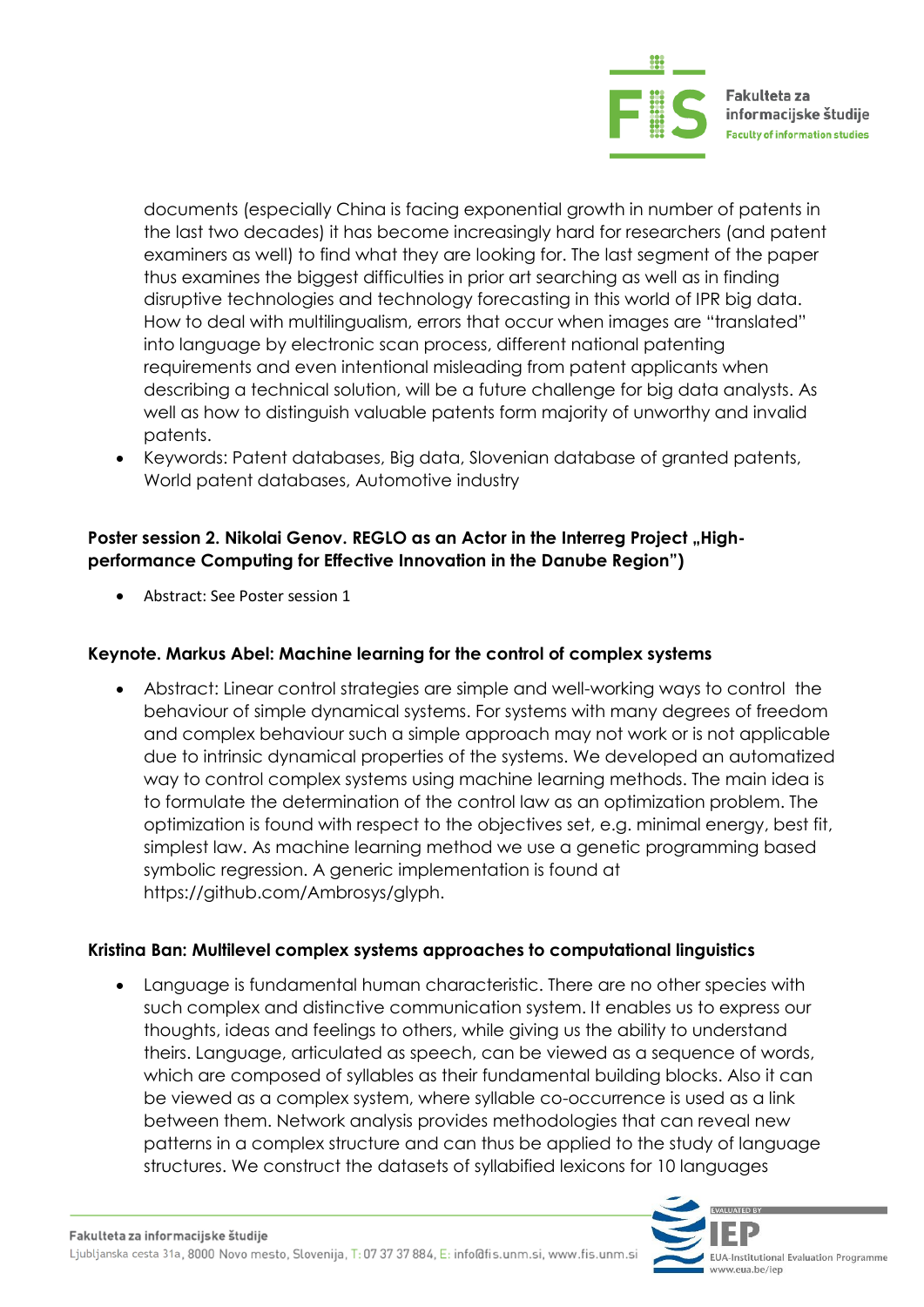

(English, German, Dutch, Latin, Spanish, French, Croatian, Slovenian, Russian and Basque) and analyze them using state-of-the-art network science methods. Our analysis reveals non-trivial patterns of similarity consistent with the language families. This analysis leads to a clustering pattern that clusters English, German and Dutch as Germanic languages, Croatian, Slovenian and Russian as Slavic, with Latin, Spanish and French as Roman languages. Another interesting find is the close structural similarity between Latin and Basque.

Keywords: Language, Computation linguistics, Complex systems, Syllable networks

#### **Zdravko Kunic, Robert Kopal and Biljana Mileva Boshkoska: Wind forecast correction in road traffic management decision support system**

- Abstract: We present an ongoing work of development of a new algorithm for suggesting road closures due to strong winds (especially Bora on Adriatic coast). The algorithm will improve the current decision support system that is used by the road traffic managers who keep the road closures optimally balanced between traffic safety and economic losses. We use neural networks and as features we use: weighted multiple successive forecasts for the next 12-hours period, the overall shapes during respective strong wind periods, and their congruence with the latest measurements. The planned algorithm's application potential is wider than traffic control management so it can serve as as an example of using previous successive forecasts to more accurately estimate the wind power production or offering decision support in different areas that depend on other meteorological elements (e.g. temperature, air pressure, precipitation etc.)
- Keywords: Wind forecast correction, Neural networks, Traffic management

#### **Miljenko Hajnić and Biljana Mileva Boshkoska: A decision support system for identification and access management of employees in an enterprise**

 Abstract: A certain public entity with 3000 employees, 350 organizational units and yearly revenue of 2.7 billion € has business and security policies set up so that employees should periodically change their workplace. The consequence of such user migrations is the daily processing of dozens of requests for updating user accounts. Organization's human resource unit make decisions when and where a certain employee of the organization moves. Decisions are made on the basis of employee experiences, professional qualifications and completed educational programs, etc. Because of a great number of business applications that organization uses on a daily basis, user management and administration was beginning to be a rising concern and the final effect is reflected on the organization's budget. There is a need to improve the decision process of choosing and granting access permissions to an appropriate person, as well as manage them within the organization's resources in the best cost effective, secure and consistent way. Such improvement, which arises from a strong financial motivation, should lead to speeding up the primary business process, decision support system

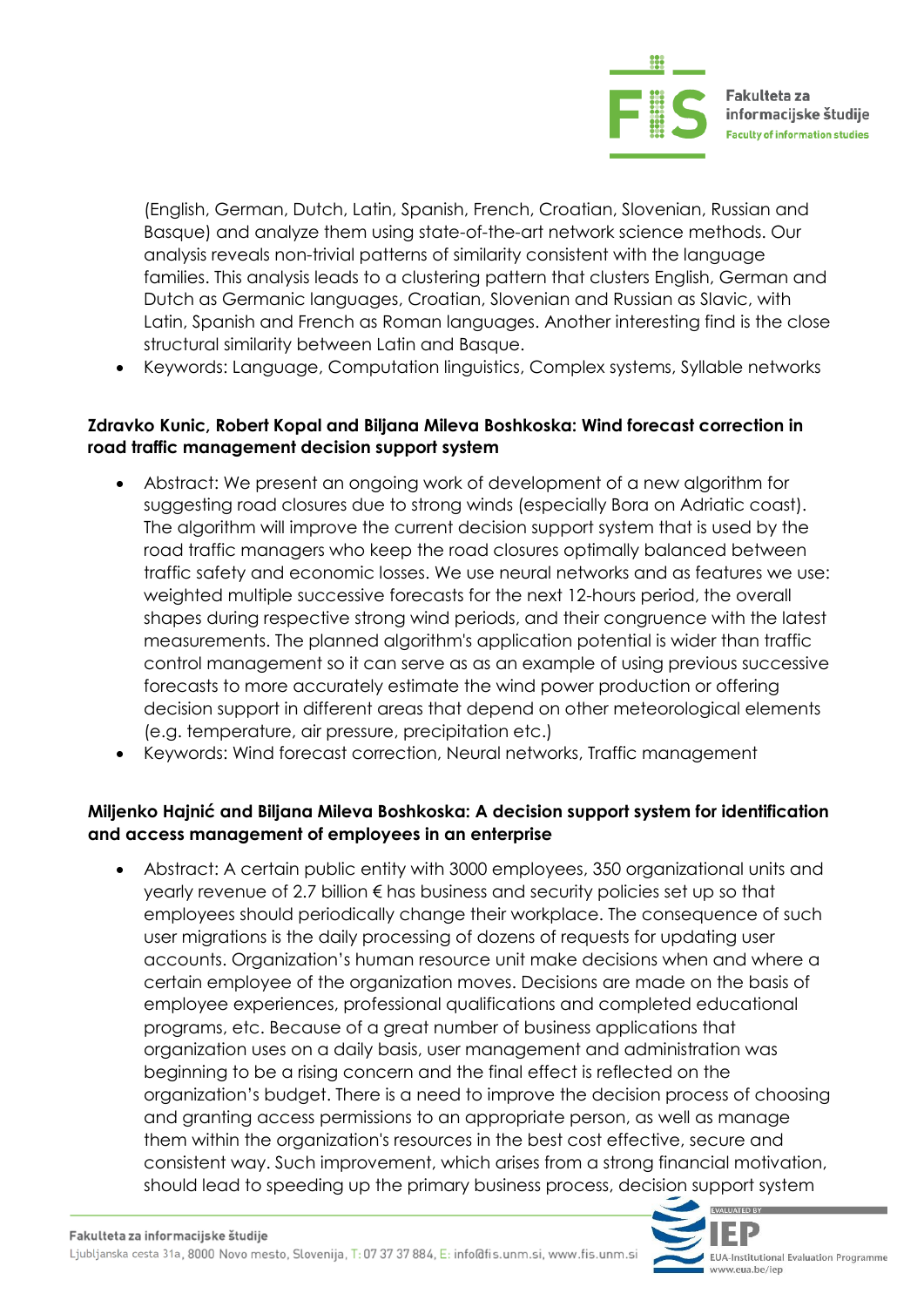

based on DEX methodology should reduce time for transferring employee from one working place to other (which comes in focus for certain time – dynamic of business) and new DEX multi-criteria decision model should decrease costs of administration and increase organization revenue.

 Keywords: identity management, access management, decision support system, decision expert

#### **Albert Zorko and Zoran Levnajić: Data analysis of hearth-rate variability**

- Abstract: Cardiac activity keeps our body alive and tells us a lot about ourselves, our well-being and our health. Because of our way of life, we monitor our activity more closely. It only becomes an important factor, in sports, in everyday life, and in various diseases. Cardiovascular diseases are important for our civilization, therefore we pay much attention to monitoring, observing and analyzing heart rate. This measurement is not complex and is completely non-invasive, and this analysis provides answers to many questions. In the task we will see some methodological approaches that illuminate the observed issues from a different perspective. However, we hope that with their help we may be able to better understand complex cardiac activity.
- Keywords: cardiac activity, heart rate variability, shapelet, data analysis, sample entropy, signal noise factor

#### **Valerij Grašič and Biljana Mileva Boshkoska: An analysis of the influence of weather data for the city of Ljubljana for forecasting the number of incoming calls to a public safety system 112 using machine learning regression**

- Abstract: There are many natural conditions in the world, such as floods, earthquakes that bring major accidents. The actual question is how to anticipate and predict such events in advance, which enables us to prepare in advance. In this paper, we are interested in predicting the number of incoming calls to the 112 public safety system for Slovenia. We used the weather attributes for the city of Ljubljana for the last few years. By using different machine learning regression methods we obtained different models that we compared each other. As part of our work, we are interested in finding the attributes that are most important for forecasting and determining the accuracy of individual models for forecasting. The obtained results are a good basis for further work on improving the forecasting of the number of incoming calls to the public safety system 112.
- Keywords: NFV, virtualization, OpenStack, IMS, 5G

### **Alen Duspara, Daniel Hofman and Mario Kovač: FRISC: Involving students in research and development of learning platform**

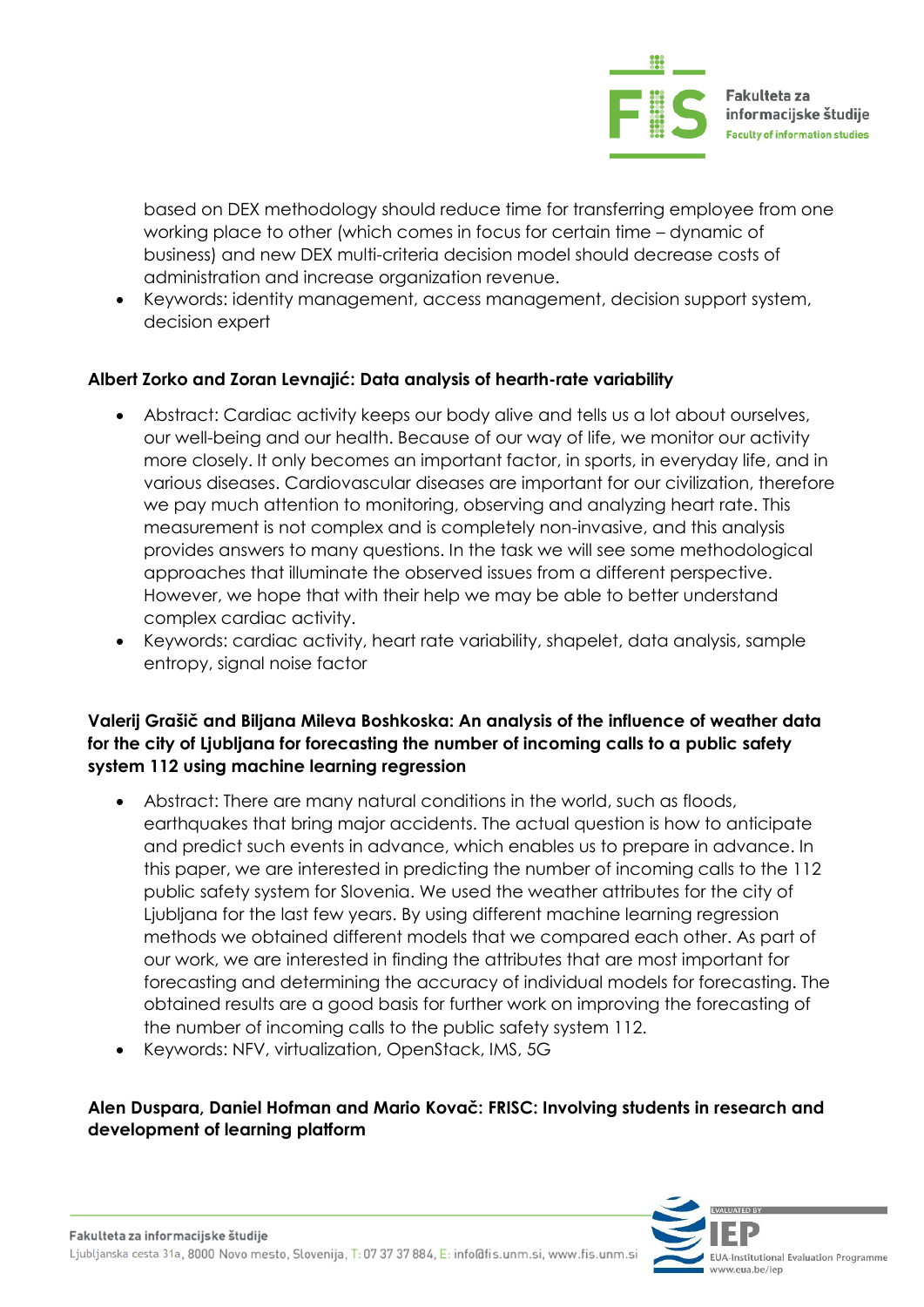

- Abstract: On the Faculty of Electrical Engineering and Computing in Zagreb, a simple RISC processor was designed with the intent to improve the teaching methodology of introducing computer architecture to students. Through series of lessons, the process of architectural decision making is presented to students based on specific requirements in the example of FRISC system. Afterwards, students have the laboratory exercises where they use the platform with tools which supports breakpoints, step-by-step execution, memory and register watching, simulation of the peripheral devices and system event logging. In 2013, FRISC hardware design was developed by a group of students, enabling all students to validate their designs on the real hardware. The processor was designed in VHDL and synthesized on an FPGA chip. The design could execute FRISC machine code and communicate with peripheral devices through custom developed controllers. This system was successfully used on the alternative laboratory exercises for 3 years. Each year new functionalities were added to the FRISC system opening new opportunities to easily integrate a variety of input and output device modules like Bluetooth, LCD display, matrix keyboard, relays, sensors and others. Students gave very positive feedback while working on their assignments of making and validating on real hardware basic versions of a commonly used system like a cash register, heating controller, games, calculator, home security etc. Enabling students to work on the development of such system that is used in teaching curriculum is good practice because it enables constant development of teaching quality and methodology. The results of our work show that students have much more motivation to work on their thesis when they know that results of their research will have an impact on the system that is being constantly used. Also, new generations of students find using this platform very intuitive as they can relate to the students that were building it.
- Keywords: computer architecture, learning platform, RISC processor, FPGA, VHDL

#### **Tomaž Aljaž: Digital transformation of retailers using e-Commerce**

 Abstract: In today's constrain environment where there is constant pressure to increase market share, traditional retailers are looking new ways to approach customers. In addition to traditional shopping in a store, on-line ordering of food is clearly additional benefit to them with Home delivery or pick-up at special delivery area at defined time window. The technology available make possible to place order independently of the location and time. One of the major challenges that IT companies face is how to build general solution that meets market and customer requirements for new business models combined with established processes and systems. An On-line shop & Customer experience, Cross-channel fullfilment, Analytics, Masterdata, Logistics are the main elements of the new system. In the presentation, it will be shown overview of platform, including main building blocks, a example of the technical solution and a discussion on Business processes and importance of the Masterdata data quality, especially its impact on user experience browsing through on-line shop and Home delivery / pick-up (logistic